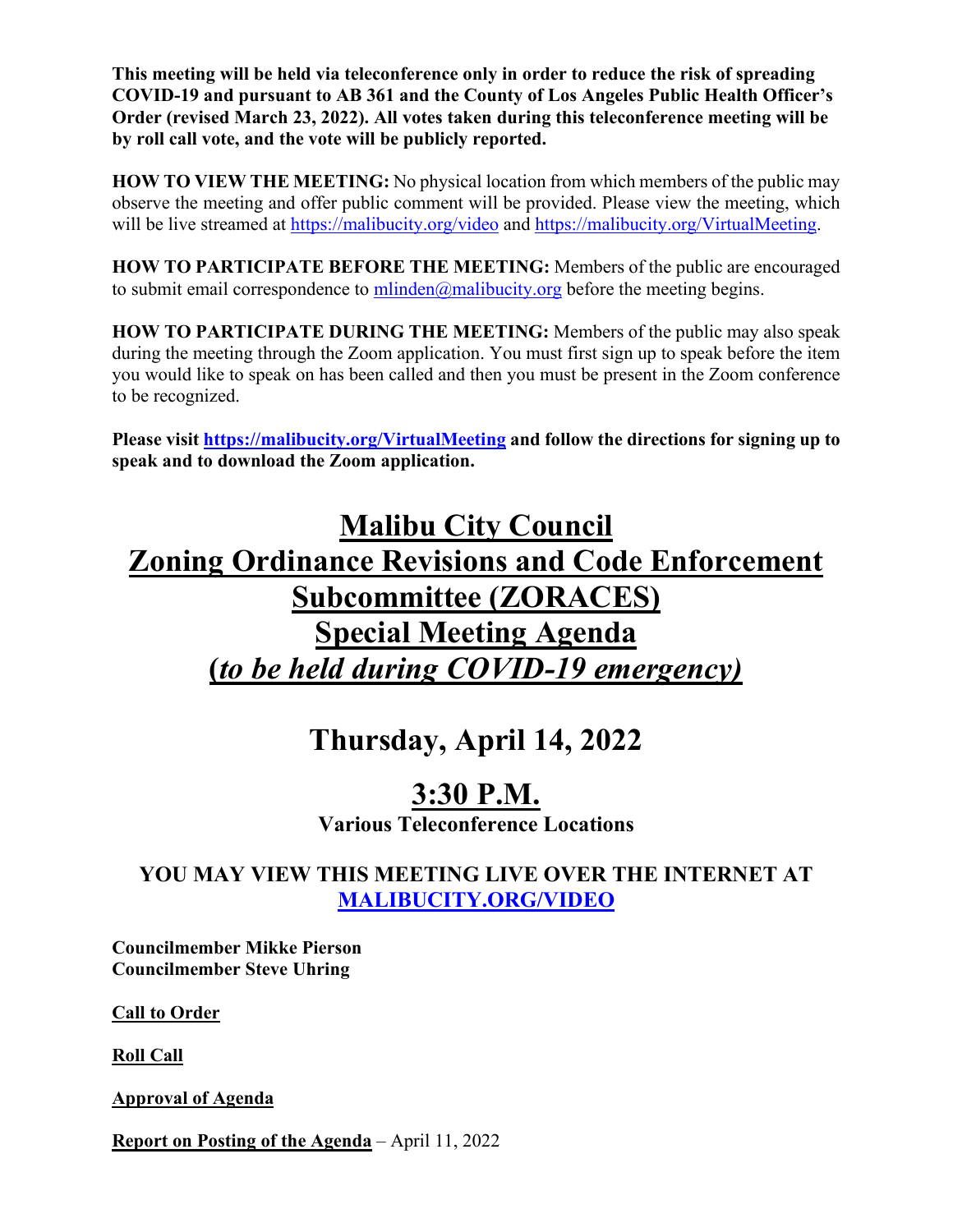#### **1. Presentations**

None.

#### **2. Old Business**

None.

#### **3. New Business**

A. Approval of Minutes – August 6, 2020

Recommended Action: Approve the minutes for the Zoning Ordinance Revisions and Code Enforcement Subcommittee (ZORACES) Special meeting of August 6, 2020.

Staff Contact: Executive Assistant Linden, 456-2489, ext. 232

B. Implementation of Land Use Policy 3.18 Addressing the Use of Rodenticides, Insecticides and Herbicides

Recommended Action: Discuss whether a policy or an ordinance to the Local Coastal Program (LCP) Local Implementation Plan (LIP) should be prepared to implement Land Use Plan Policy 3.18.

Staff Contact: Senior Planner Thompson, 456-2489, ext. 280

C. Zoning Text Amendment No. 21-005 Amending Malibu Municipal Code Chapter 17.68 (Temporary Use Permits)

Recommended Action: Discuss potential amendments to the temporary use permit (TUP) process, event criteria, and provide feedback for staff to incorporate into a draft ordinance amendment.

Staff Contact: Assistant Planning Director Fernandez, 456-2489, ext. 482

#### **Adjournment**

*I hereby certify under penalty of perjury, under the laws of the State of California, that the foregoing agenda was posted in accordance with the applicable legal requirements. Special meeting agendas may be amended up to 24 hours in advance of the meeting. Dated this 11th day of April 2022, at 12:00 p.m.*

Mary R. Lodes

*Mary Linden, Executive Assistant*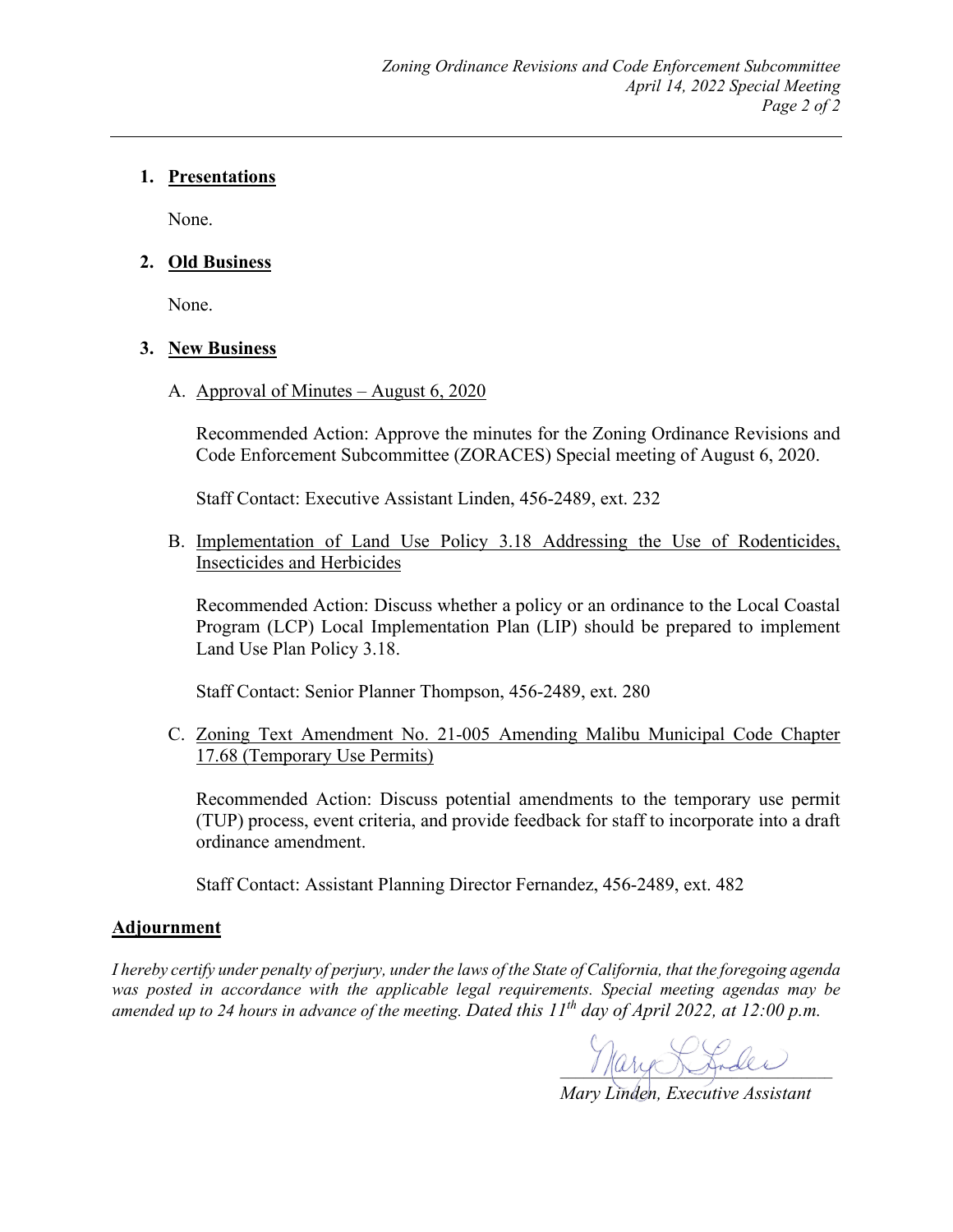

Zoning Ordinance Revisions & Code Enforcement Subcommittee Special Meeting 04-14-22

**Item 3.A.**

| To:            | <b>Councilmember Pierson and Councilmember Uhring</b> |                              |  |
|----------------|-------------------------------------------------------|------------------------------|--|
| Prepared by:   | Mary Linden, Executive Assistant                      |                              |  |
| Approved by:   | Steve McClary, Interim City Manager                   |                              |  |
| Date prepared: | April 11, 2022                                        | Meeting date: April 14, 2022 |  |
| Subject:       | Approval of Minutes - August 6, 2020                  |                              |  |

RECOMMENDED ACTION: Approve the minutes for the Zoning Ordinance Revisions and Code Enforcement Subcommittee (ZORACES) Special meeting of August 6, 2020.

DISCUSSION: Staff has prepared draft minutes for the ZORACES Special meeting of August 6, 2020 and hereby submits the minutes to the Subcommittee for approval.

ATTACHMENT: Draft Minutes for the August 6, 2020 ZORACES Special meeting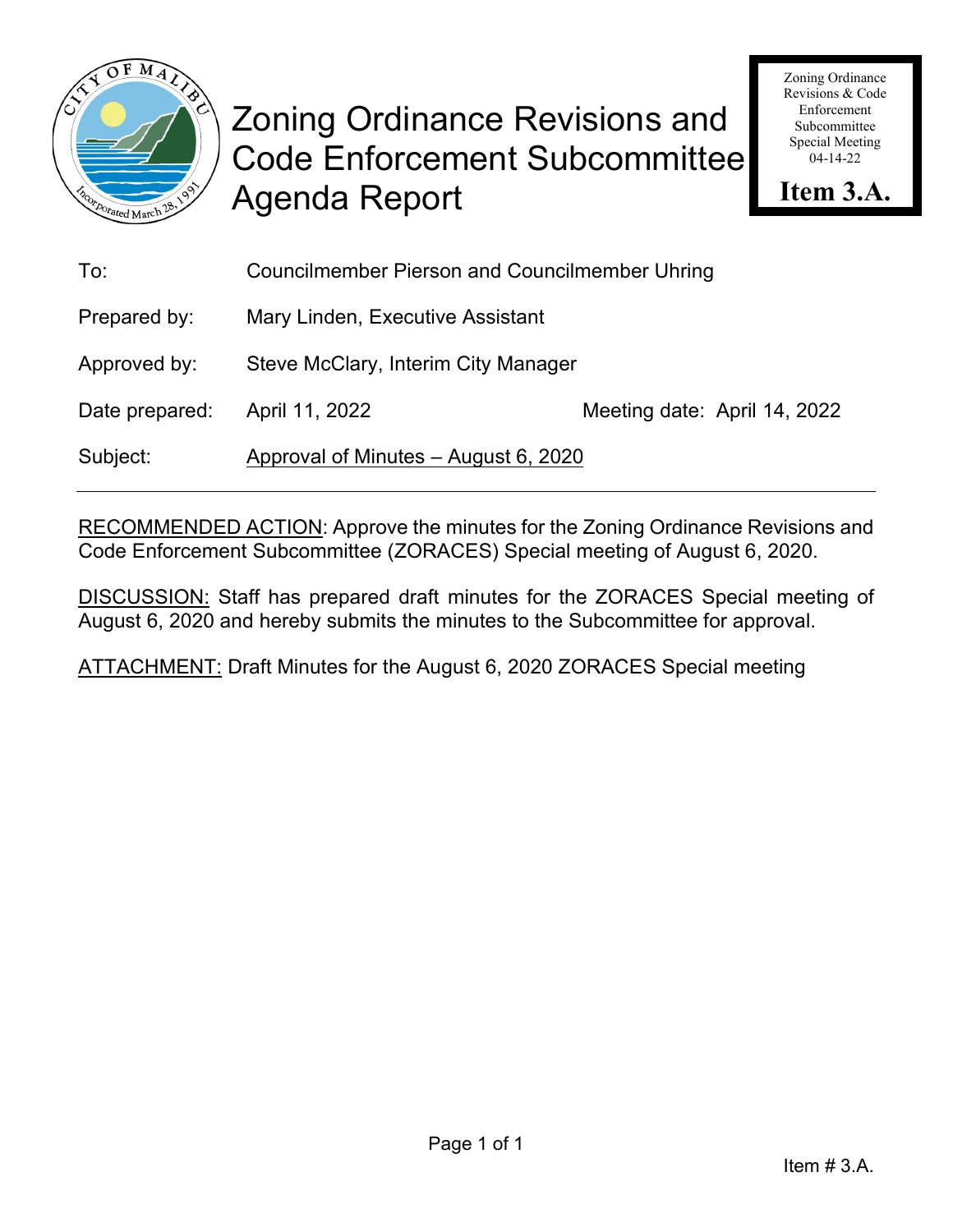#### **MINUTES** ZONING ORDINANCE REVISIONS AND CODE ENFORCEMENT SUBCOMMITTEE (ZORACES) SPECIAL MEETING AUGUST 6, 2020 TELECONFERENCED - VARIOUS LOCATIONS 4:00 P.M.

**The following meeting was held pursuant to AB 361 and fully teleconferenced from various locations during the coronavirus disease (COVID-19) pandemic.**

#### **CALL TO ORDER**

Mayor Pro Tem Peak called the meeting to order at 4:00 p.m.

#### **ROLL CALL**

The following persons were recorded in attendance by the Recording Secretary:

PRESENT: Mayor Pro Tem Skylar Peak and Councilmember Jefferson Wagner

ALSO PRESENT: Bonnie Blue, Planning Director; Joyce Parker-Bozylinski, Contract Planner; and Brittany Saleaumua, Administrative Assistant

#### **APPROVAL OF AGENDA**

MOTION Councilmember Wagner moved, and Mayor Pro Tem Peak seconded a motion to approve the agenda. The motion carried unanimously.

#### **REPORT ON POSTING OF AGENDA**

Administrative Assistant Saleaumua reported that the agenda for the meeting was properly posted on July 30, 2020.

#### **DISCUSSION ITEMS**

- ITEM 1 Approval of Minutes October 14, 2019 Staff recommendation: Approve the minutes for the Zoning Ordinance Revisions and Code Enforcement Subcommittee Special meeting of October 14, 2019.
- MOTION Mayor Pro Tem Peak moved, and Councilmember Wagner seconded a motion to approve the minutes for the Zoning Ordinance Revisions and Code Enforcement Subcommittee Special meeting of October 14, 2019. The question was called, and the motion carried unanimously.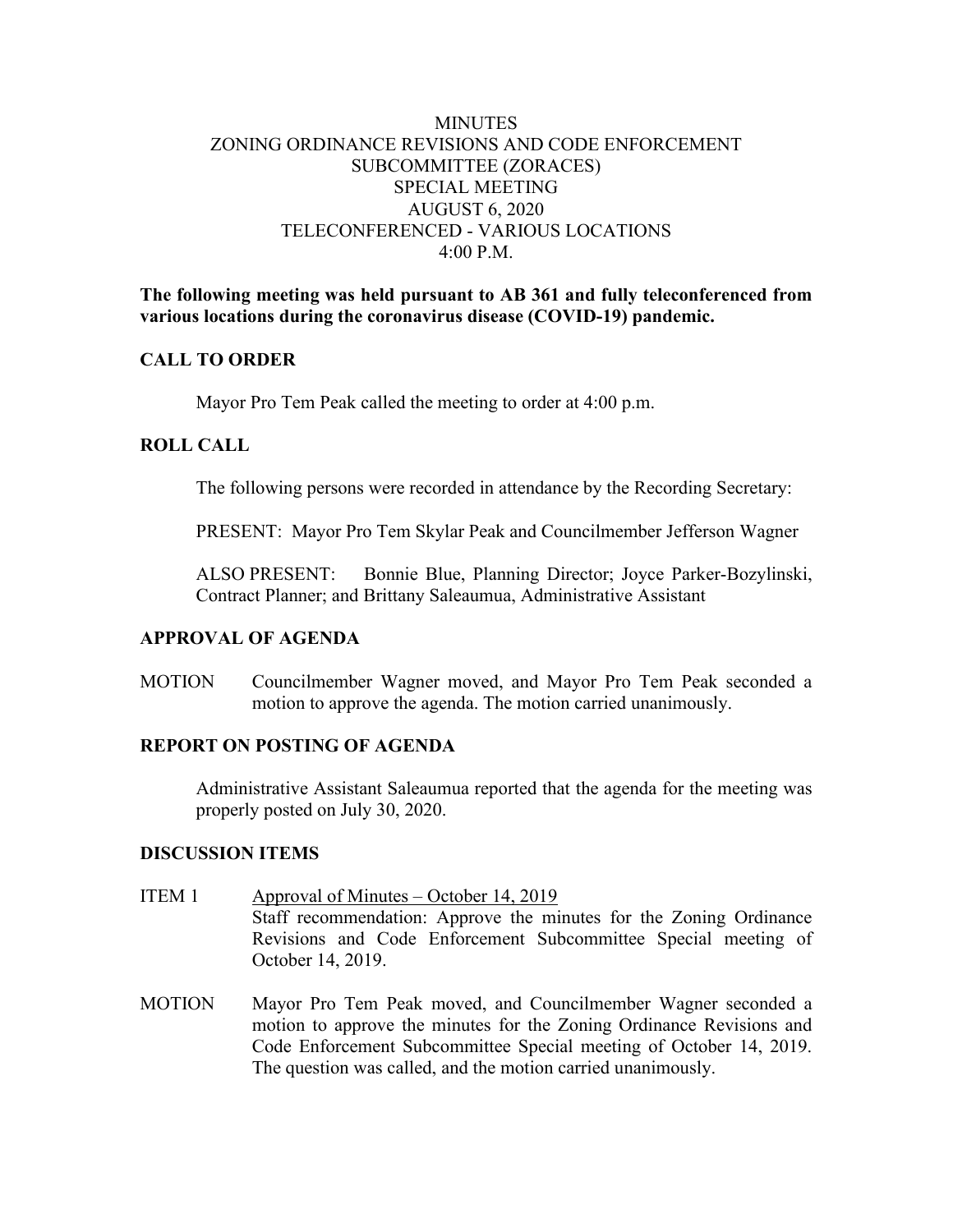Malibu Zoning Ordinance Revisions and Code Enforcement Subcommittee Special Meeting Minutes of August 6, 2020 Page 2 of 3

ITEM 2 Local Coastal Program Amendment No. 17-005 and Zoning Text Amendment No. 17-005 – To Allow Stand-Alone Surface Parking Lots as a Conditionally Permitted Use Recommended Action: 1) Review the proposed discussion items and draft Malibu Municipal Code (MMC) amendment concerning allowing standalone surface parking lots in the Commercial General (CG), Community Commercial (CC), and Commercial Neighborhood (CN) zoning districts as a conditionally permitted commercial use; and 2) Provide recommendations to staff.

> Planning Director Blue introduced the item, and Contract Planner Parker-Bozylinski presented the report.

> Planning Director Blue stated the amendment provided a mechanism for addressing parking at property recently purchased by the City.

> John Mazza suggested not changing the look of the Civic Center area. He stated City property should have different zoning, such as I-zone. He suggested reducing the landscaping and open space requirements. He expressed concern about traffic impacts of large volume parking lots.

Norm Haynie was not available at the time of the hearing.

In response to Mr. Mazza, Planning Director Blue stated the amendment would apply citywide, not just in the Civic Center. She stated use of new parking lots would require a Conditional Use Permit (CUP). She stated drainage would be addressed by Public Works under the City's stormwater management rules. She stated the Council could choose to limit the size of parking lots.

Mayor Pro Tem Peak stated a threshold should be established for the size of parking lots and landscaping requirements.

Councilmember Wagner suggested using square footage or square yardage as a basis, rather than acreage. In response to Mayor Pro Tem Peak, Councilmember Wagner agreed landscaping requirements should be different for larger lots.

Planning Director Blue discussed the canopy standard included in the amendment.

Mayor Pro Tem Peak suggested mature trees be required.

Councilmember Wagner stated shade requirements should apply to both permeable and non-permeable surfaces.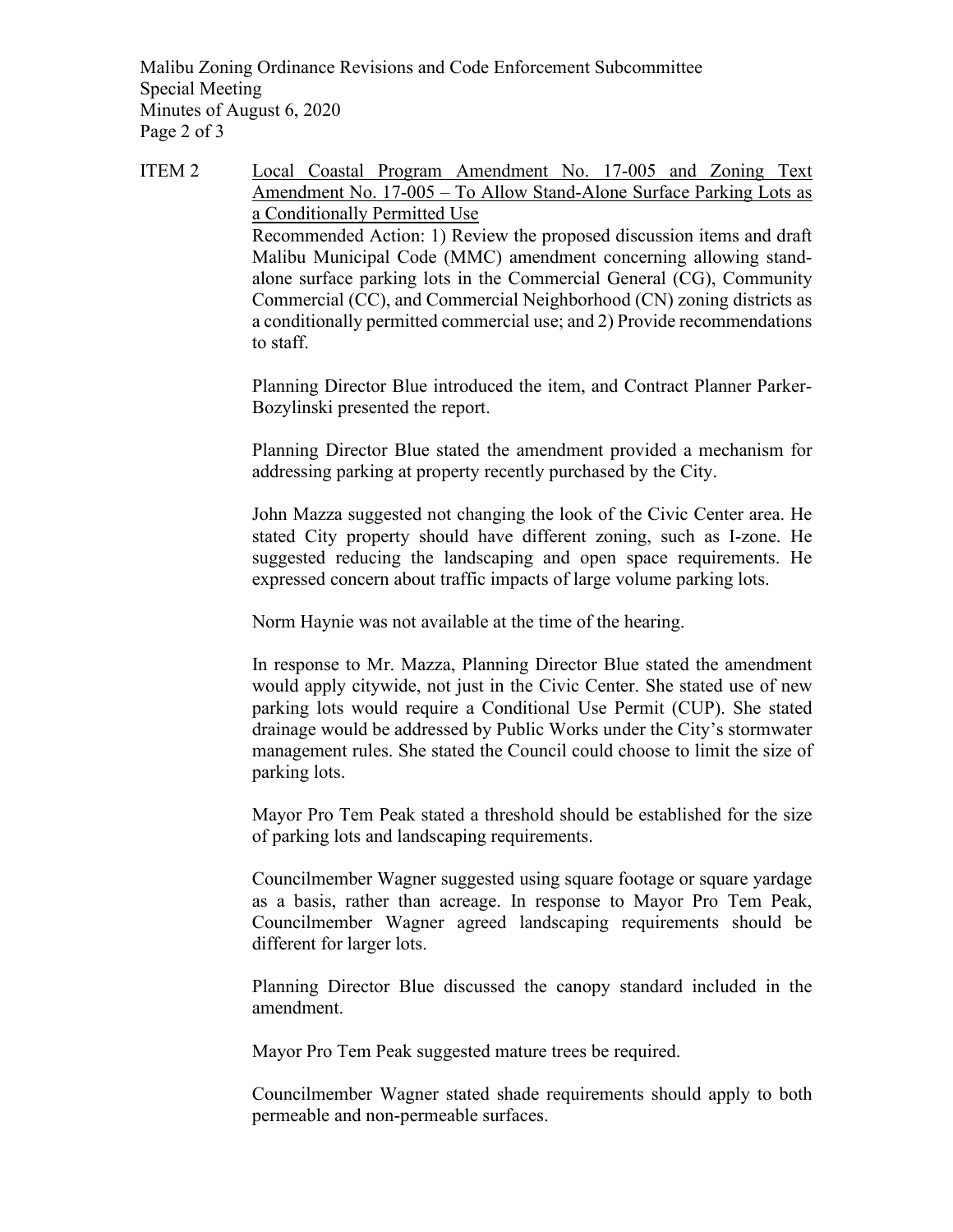Malibu Zoning Ordinance Revisions and Code Enforcement Subcommittee Special Meeting Minutes of August 6, 2020 Page 3 of 3

> Contract Planner Parker-Bozylinski stated the Planning Commission could include conditions in the CUP to monitor adherence to landscaping requirements.

> The Subcommittee discussed options for establishing and maintaining landscaping requirements.

> Mayor Pro Tem Peak stated the amendment could go to the Planning Commission. He suggested the landscaping threshold should be increased on parking lots over two acres.

> The Subcommittee discussed paid parking for both private and public parking.

#### **CONSENSUS**

By consensus, the Subcommittee recommended the draft Malibu Municipal Code (MMC) amendment concerning allowing stand-alone surface parking lots in the Commercial General (CG), Community Commercial (CC), and Commercial Neighborhood (CN) zoning districts as a conditionally permitted commercial use be submitted to the Planning Commission with the following stipulations: 1) Include a mechanism for ensuring canopy coverage requirements are met; 2) Require canopy coverage over both permeable and non-permeable areas; 3) Solicit input from landscape architects and the City Arborist on the types and sizes of trees to be required for landscaping, whether to plant mature or young trees, and what growth rates to expect; 4) Increase landscaping requirements for lots over two acres, and request input from the Planning Commission on the increase requirements; 5) Request staff provide case study examples from other cities; 6) Lifts or subterranean parking will not be addressed at this time; 7) No requirement for including compact spaces will be included; and 8) Stand-alone parking lots will be subject to the City's Art in Public Places ordinance.

#### **ADJOURNMENT**

MOTION At 5:09 p.m., Mayor Pro Tem Peak adjourned the meeting.

Approved and adopted by the Zoning Ordinance Revisions and Code Enforcement Subcommittee of the City of Malibu on \_\_\_\_\_, 2022.

MIKKE PIERSON, Councilmember

 $\mathcal{L}_\mathcal{L}$ 

ATTEST:

MARY LINDEN, Executive Assistant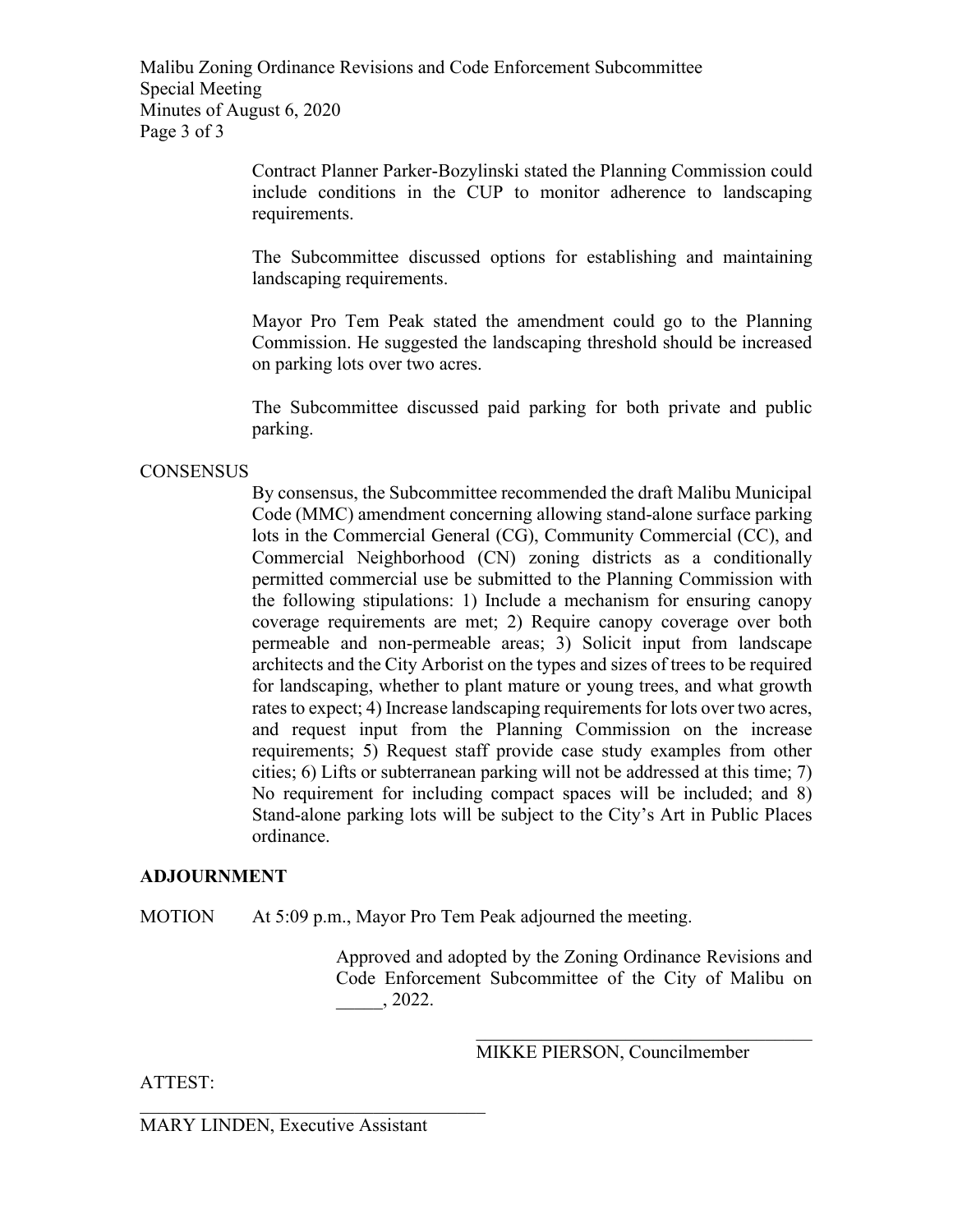

# Zoning Ordinance Revisions and Code Enforcement Subcommittee (ZORACES) Agenda Report

Zoning Ordinance Revisions and Code Enforcement Subcommittee Special Meeting 04-14-22

**Item 3.B.**

| To:            | <b>Councilmember Pierson and Councilmember Uhring</b>                                                     |               |                |  |  |
|----------------|-----------------------------------------------------------------------------------------------------------|---------------|----------------|--|--|
| Prepared by:   | Jessica Thompson, Senior Planner                                                                          |               |                |  |  |
| Reviewed by:   | Richard Mollica, Planning Director                                                                        |               |                |  |  |
| Approved by:   | Steve McClary, Interim City Manager                                                                       |               |                |  |  |
| Date prepared: | April 11, 2022                                                                                            | Meeting date: | April 14, 2022 |  |  |
| Subject:       | Implementation of Land Use Policy 3.18 Addressing the Use of<br>Rodenticides, Insecticides and Herbicides |               |                |  |  |

RECOMMENDED ACTION: Discuss whether a policy or an ordinance to the Local Coastal Program (LCP) Local Implementation Plan (LIP) should be prepared to implement Land Use Plan Policy 3.18.

DISCUSSION: In 2021, after the Council adopted the California Coastal Commission's (CCC) modifications to Land Use Plan Policy 3.18, the Council adopted Resolution No. 21-33 initiating an amendment to the LIP to add provisions to enforce LUP Policy 3:18. In addition, the Council directed staff to work with community stakeholders to develop an ordinance. This report presents the outcome of meetings with community stakeholders and seeks the Subcommittee's guidance.

## **Background**

Since 2014, the City has strived to eliminate environmentally harmful poisons from within the city limits and has taken numerous measures to restrict their use. However, the City's efforts were hampered by State law that preempted the ability of municipalities in California to create laws prohibiting the use of State-regulated chemicals. Despite regulatory obstacles, in 2019, the City approved an Earth Friendly Management Policy, which governs pest management on City-owned, managed or leased property and bans the use of rodenticides on City property and prohibits their use in connection with any contract with the City. Also, in 2019, the City Council adopted Resolution No. 19-54 amending LUP Policy 3.18, which created a policy mechanism to allow the City to create a regulatory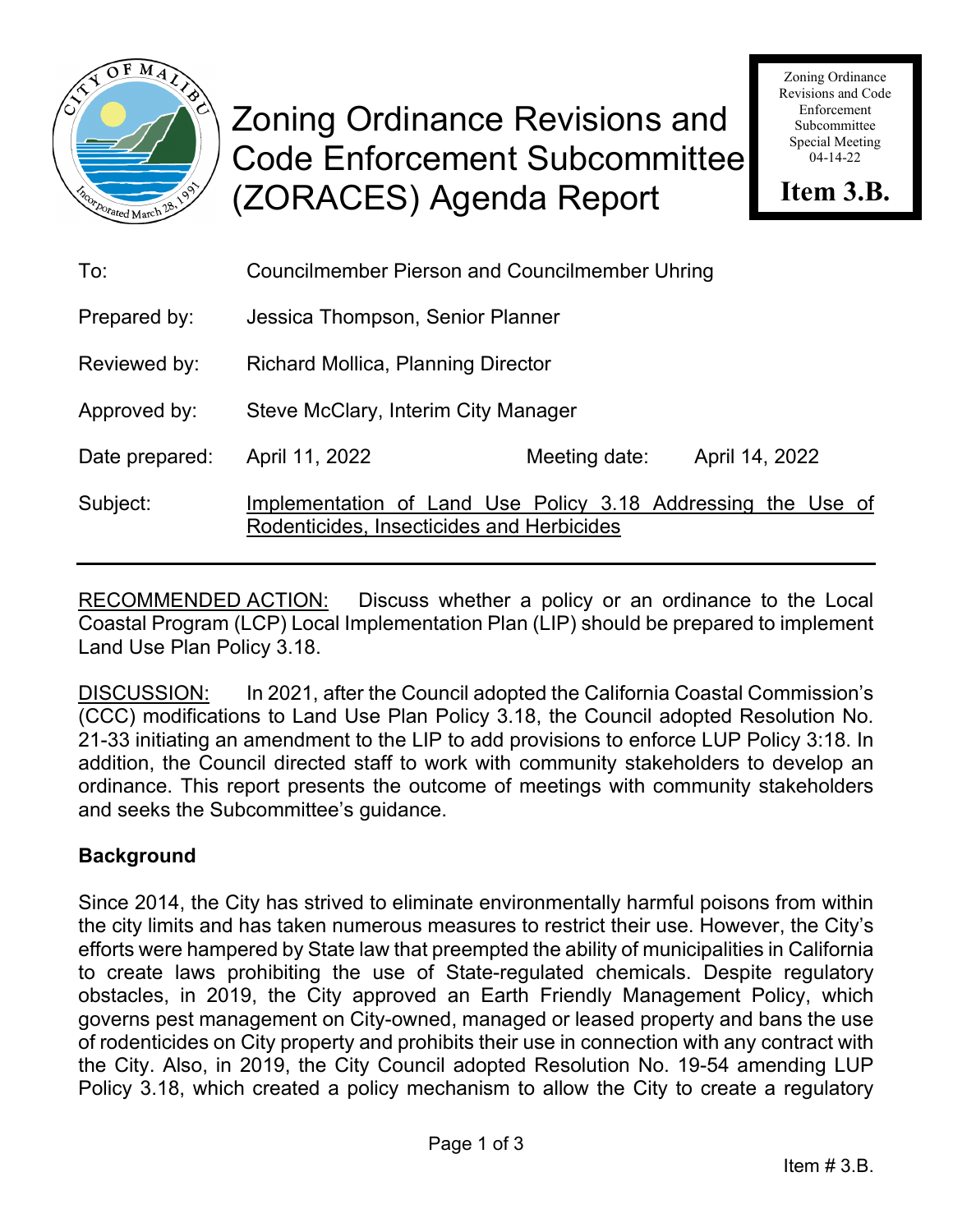framework to address the use of pesticides, rodenticides, and insecticides throughout the City.

While the LCP amendment was undergoing the CCC's certification review process, to further advance the City's goals, the City added a condition of approval on newly approved coastal development permits that prohibits the use of pesticides, rodenticides, and insecticides.

It is important to note after the submittal of the LCP amendment to the CCC, the State Legislature enacted AB 1788, which is a law that generally prohibits the use of secondgeneration anticoagulant rodenticides, except in certain instances, such as when used for eradication of invasive species on offshore islands. Although this law already restricts the use of rodenticides in Malibu, the subject LCP policy would go further than these restrictions because it would apply to all rodenticides and pesticides rather than just second-generation anticoagulant rodenticides.

After numerous meetings and negotiations with the California Coastal Commission, City officials, and community stakeholders, on June 28, 2021, the City Council adopted the CCC's [modifications](https://malibucity.org/DocumentCenter/View/28098/CCC-Resolution-of-Certification_CCC-Suggested-Modifications-to-LCPA-14-001) to the City's proposed LCP Land Use Policy (LUP) Policy 3.18 to read as follows:

Except as permitted pursuant to this provision or Policy 3.20, throughout the City of Malibu, development that involves the use of pesticides, including insecticides, herbicides, rodenticides or any other similar toxic chemical substances, shall be prohibited in cases where the application of such substances would have the potential to significantly degrade Environmentally Sensitive Habitat Areas or coastal water quality or harm wildlife. Herbicides may be used for the eradication of invasive plant species or habitat restoration, but only if the use of non-chemical methods for prevention and management such as physical, mechanical, cultural, and biological controls are infeasible. Herbicides shall be restricted to the least toxic product and method, and to the maximum extent feasible, shall be biodegradable, derived from natural sources, and used for a limited time. The City will identify nontoxic and earth-friendly management techniques for controlling pests and will conduct public outreach to promote the use of such techniques on property with the City.

At the same Council meeting, the Council directed staff to develop an ordinance to amend the LIP to add provisions to enforce LUP Policy 3:18. Similar to the City's Zoning Ordinance, the LIP is the document that outlines how to implement the City's land use policies. In addition, the Council directed staff to work with community stakeholders to develop the ordinance.

### **Issue**

As stated, staff met several times with community stakeholders. They recommended the City adopt a policy that determines that the application of pesticides, rodenticides, and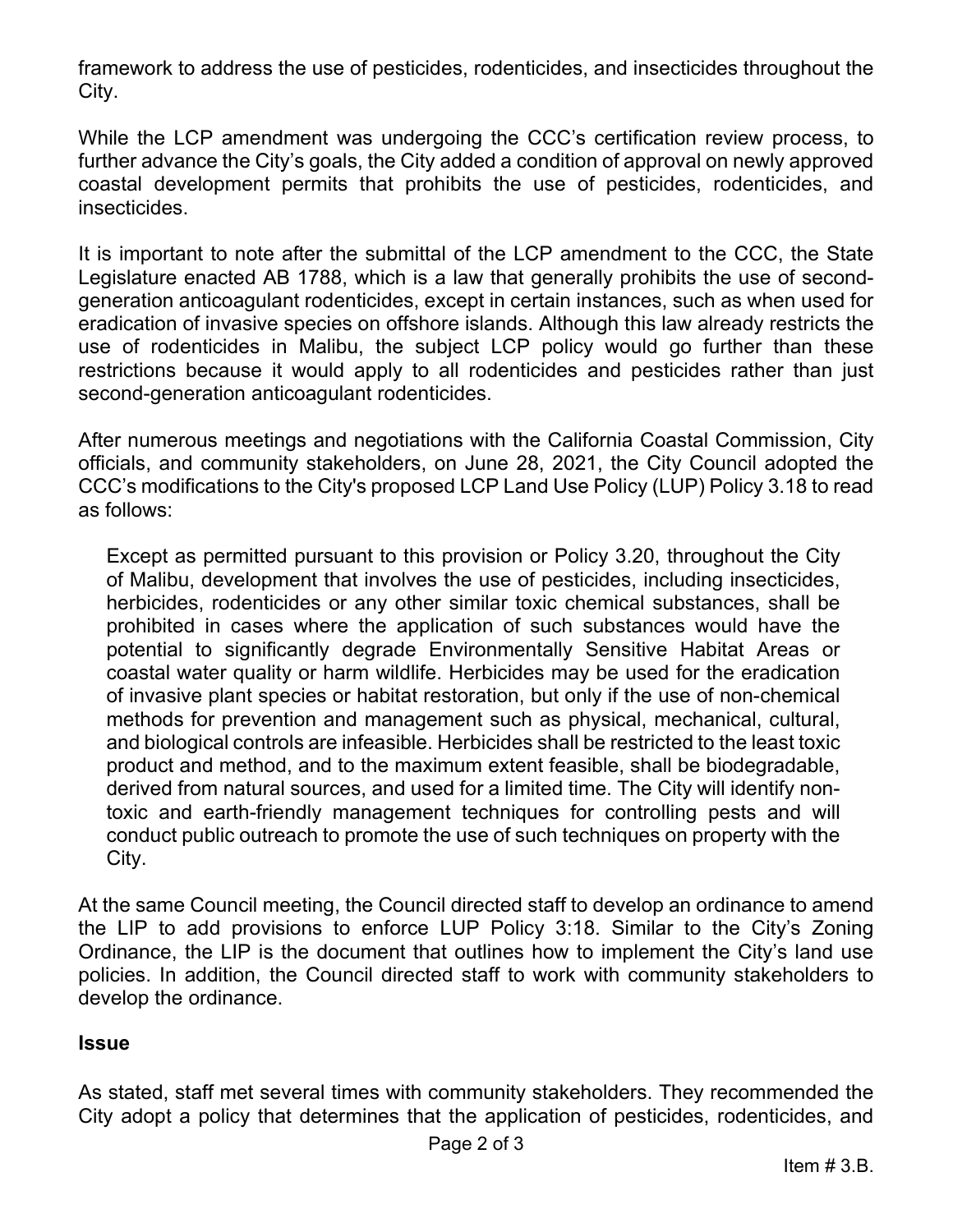insecticides is considered as development, rather than an ordinance, in order to expedite the implementation of LUP Policy 3:18. Attached to this report is the proposed policy that is the result of the meetings between staff and stakeholders.

While an ordinance and a policy may accomplish the same goals, each presents its own advantages and disadvantages. Below is an abbreviated summary of each:

## **Policy**

- Process May be adopted by the City Council by resolution and may be revised on an as-needed basis.
- Certification Does not require certification by the CCC.
- Enforcement The determination that the application of these chemicals is considered development may be legally challenged because, unlike an ordinance, it is not a law. In addition, terms or provisions included in the policy will not be explicitly defined in the City's Zoning Ordinance, furthering the chance that the policy may be challenged.

### **Ordinance**

- Process In order to adopt an ordinance, public hearings before the Planning Commission and City Council are required. In addition, amendments to the LCP require certification by the CCC. While ordinances may also be amended as needed, the public hearing and certification review process is required.
- Certification Requires hearings before the Planning Commission and City Council, followed by certification (often coming with modifications) by the CCC.
- Enforcement Subject to the enforcement procedures in both the Malibu Municipal Code and LCP and more difficult to legally challenge.

Since the community stakeholders have recommended that the City process a policy and the Council directed staff to prepare an ordinance, staff is seeking guidance from the Subcommittee.

STAFF FOLLOW-UP: Following comments from the Subcommittee, staff will either present the attached draft policy to the City Council or draft an amendment to the LIP for recommendation by the Planning Commission and consideration and adoption by the City Council. Should the Subcommittee recommend that staff prepare an ordinance, staff will return for further guidance on terms and other provisions to be incorporated into an ordinance.

**ATTACHMENT:** Draft Policy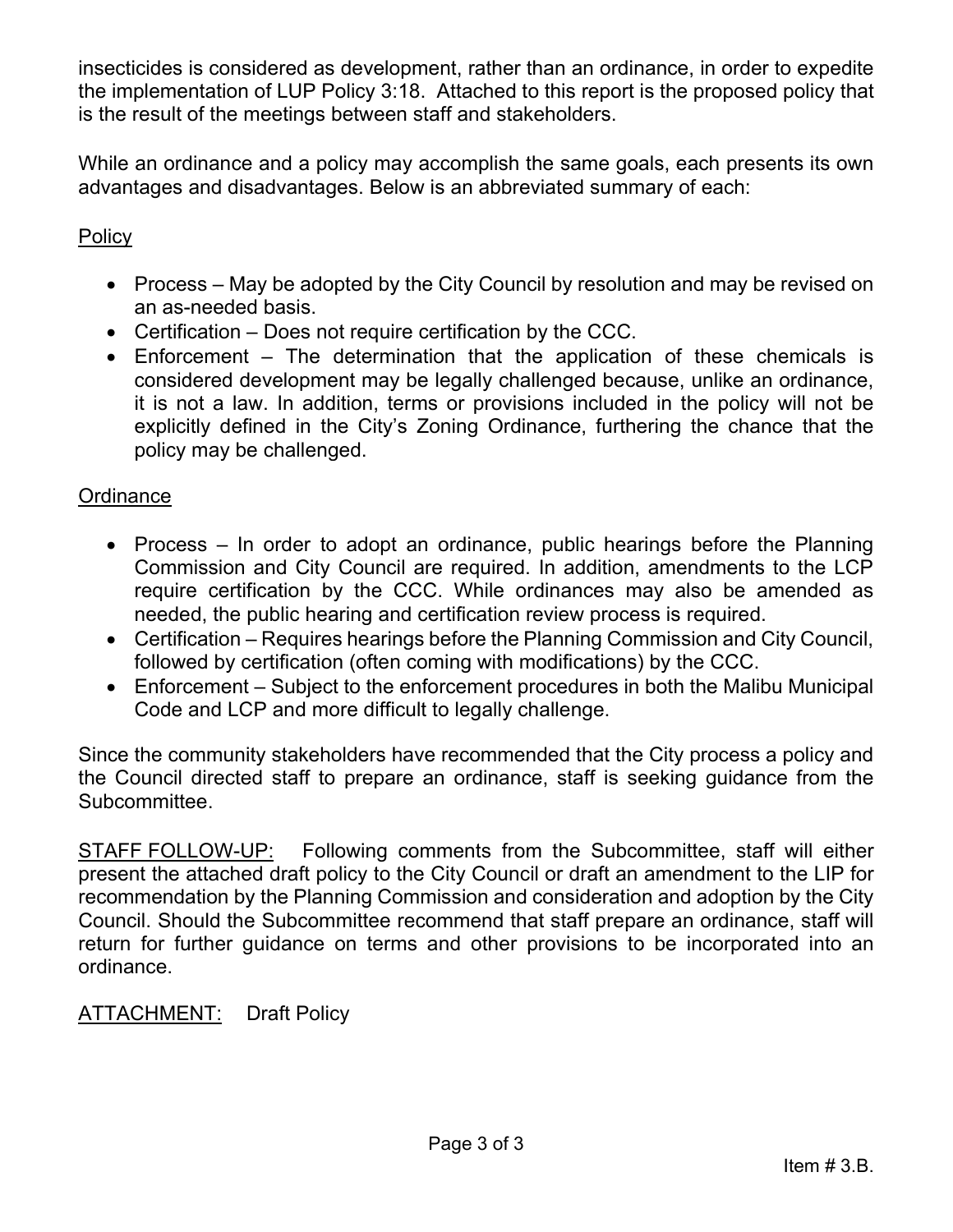#### DRAFT POLICY – IMPLEMENTATION OF LUP POLICY 3.18

1.a. Pursuant to Land Use Policy 3.18, the outdoor use of rodenticides (rodent poison) is prohibited whether in bait boxes or by other application. Insecticides and herbicides are prohibited if they are in EPA toxicity Danger (category 1), warning (category 2), or caution (category 3). To use an insecticide or herbicide with an ingredient listed in Category 1, 2, or 3 is considered development per land use policy 3.18.

Pursuant to Section VII.B of the Earth Friendly Management Policy Categories 1, 2, and 3 are as follows:

"B. Chemical Prohibitions for the Pesticide List.

Pesticides included in the pesticide use list shall not contain ingredients identified in the following sources:

1. Products listed as Toxicity Category 1, 2, or 3

2. California's Proposition 65 list (the Safe Drinking Water and Toxic Enforcement Act of 1986, materials known to the State to cause cancer or reproductive or developmental toxicity)

3. California's Department of Pesticide Regulation groundwater protection list (Food and Agriculture Code 13145(d))

4. Organophosphates, or organochlorines, or carbamates listed by the United States Environmental Protection Agency (Office or Pesticides Programs, Document 735-F-99-14, May 1999), or California Environmental Protection Agency, Department of Pesticide Regulation Chemical Inquiries Database

5. A known carcinogen, probable carcinogen, or possible carcinogen by the United States Environmental Protection Agency as per "List of Chemicals Evaluated for Carcinogenic Potential."

6. Any known endocrine disruptor listed by the United States Environmental Protection Agency or the European Union, Endocrine Disruptors website"

1.b. EPA eco-exempt Category 4 products are permissible.

They are described here: [https://www.epa.gov/sites/production/files/2018-01/documents/minrisk](https://www.epa.gov/sites/production/files/2018-01/documents/minrisk-active-ingredients-tolerances-jan-2018.pdf)[active-ingredients-tolerances-jan-2018.pdf](https://www.epa.gov/sites/production/files/2018-01/documents/minrisk-active-ingredients-tolerances-jan-2018.pdf)

2. The indoor use of pesticides is not regulated by this policy.

3. The city will do extended and continuing educational outreach to businesses, residents, pesticide operators/companies, gardeners, shopping centers, Chamber of Commerce, and other entities and organizations, notifying them of the restrictions, educating them as to the harm created by pesticides and offering alternative solutions. This outreach should be funded by license fees and fines.

4. As the unauthorized application of these materials is considered a possible environmental threat. Therefore, if the presence of these materials is observed it can be proactively enforced and will be fined subject to Malibu Municipal Code (MMC) Chapter 1.10 Administrative Citation and Penalties.

5. City staff will implement outreach and education citywide. If there is non-compliance Code Enforcement staff will address the violation at that time.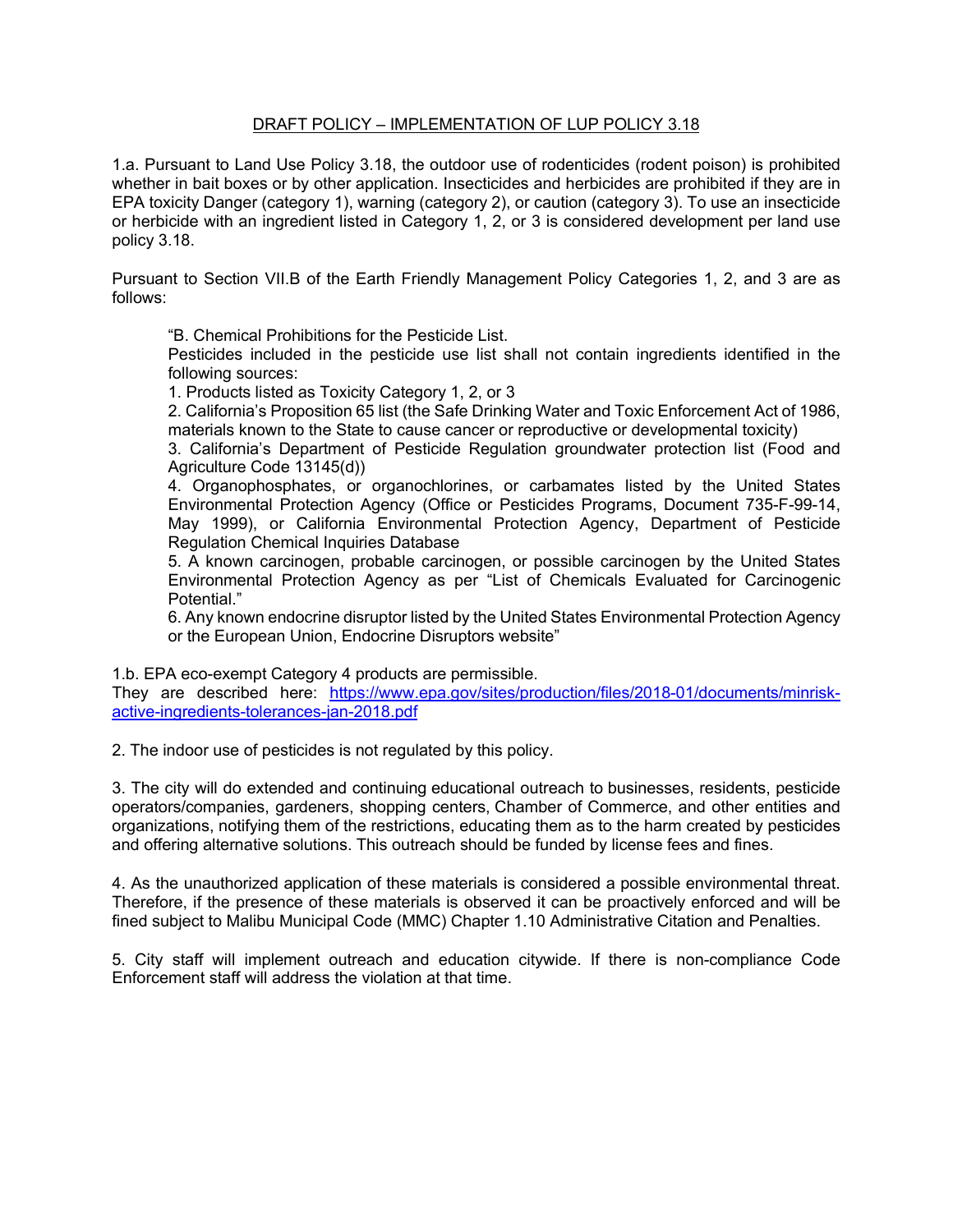

# Zoning Ordinance Revisions and Code Enforcement Subcommittee (ZORACES) Agenda Report

Zoning Ordinance Revisions and Code Enforcement Subcommittee Special Meeting 04-14-22

**Item 3.C.**

| To:            | <b>Councilmember Pierson and Councilmember Uhring</b>                                                    |               |                |  |
|----------------|----------------------------------------------------------------------------------------------------------|---------------|----------------|--|
| Prepared by:   | Adrian Fernandez, Assistant Planning Director                                                            |               |                |  |
| Reviewed by:   | Richard Mollica, Planning Director                                                                       |               |                |  |
| Approved by:   | Steve McClary, Interim City Manager                                                                      |               |                |  |
| Date prepared: | April 11, 2022                                                                                           | Meeting date: | April 14, 2022 |  |
| Subject:       | Zoning Text Amendment No. 21-005 Amending Malibu Municipal<br>Code Chapter 17.68 (Temporary Use Permits) |               |                |  |

RECOMMENDED ACTION: Discuss potential amendments to the temporary use permit (TUP) process, event criteria, and provide feedback for staff to incorporate into a draft ordinance amendment.

DISCUSSION: At its December 13, 2021 meeting, the City Council directed staff to define what is considered a temporary event, particularly for a series of events. and bring back a draft ordinance for Council consideration. The primary objective of this potential amendment is to address the following items:

Amend Malibu Municipal Code (MMC) Section 17.68.060(F) to:

- o Clarify event timelines, and
- o Address modifications to the permitting process for community-sponsored art-related events in public spaces.

## **Definition of a Temporary Event**

MMC Section 17.68.060(F) states how long an event can last; however, while the code states that an event can last up to 14 consecutive days, it does not provide clear guidance on whether or not the event must operate for consecutive days.

Staff has received numerous requests for event permits where the applicant proposes non-consecutive events within 14 consecutive days under one application. Staff has also received requests for multiple-day events that span over 14 non-consecutive days. Staff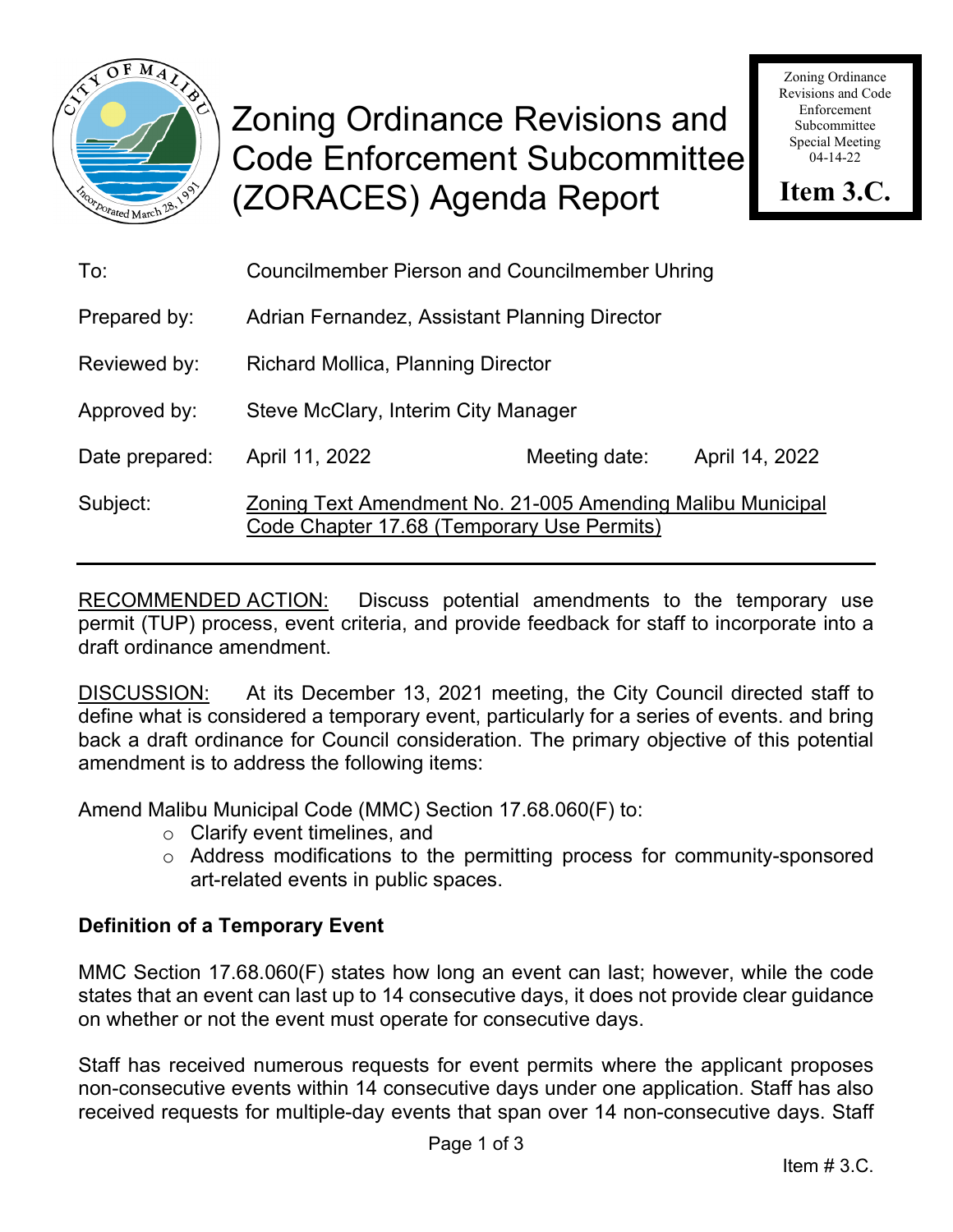has also received requests for temporary uses/structures that are not events that often take more than 14 days, such as a sales office, construction staging, construction parking, and temporary wireless facilities while redeveloping a property. Staff recommends that the code be amended to state that an event must take place on consecutive days in order to be considered as one event and to provide a two-year limit for non-event temporary uses/structures with an option for extensions.

## **Community-Sponsored Art Events**

MMC Section 17.68.040(G) states that art, cultural, and educational exhibits and displays require a TUP. However, the majority of art and cultural events take place within public areas that are designed for such uses and have fewer than 100 persons in attendance with minimal to no public impacts. In addition, over the past year, staff has presented to the Council fee waiver requests from the groups that sponsor these types of events. The basis for these requests is that the groups that sponsor these events are small non-profits and the cost of the TUP application and public notice materials often cost more than the events themselves.

Public art, cultural or educational events that take place within public venues are a community benefit. To address the needs of these types of events, staff recommends an amendment that allows for the issuance of an over-the-counter permit for public art, cultural, and educational events when operated by a non-profit organization. The purpose of the permit would be to allow staff the opportunity to check for the following:

- Does the event take place within a public space that is large enough to accommodate the event?
- Does the event take place within the regular hours of operation?
- Does the event have adequate parking?
- Is a review by the Los Angeles County Fire Department, Los Angeles County Sheriff's Department or Los Angeles County Health Department required?
- Does the event provide adequate access?
- Will the event overburden the site?
- Is the event being held by a non-profit group?
- Will the event cause a public nuisance?

Since community-sponsored art events may vary in size, the Subcommittee may want to consider thresholds that could trigger a TUP, such as the estimated number of attendees.

## **Implementation**

The implementation of the topics discussed in this report would require modification to MMC Section 17.68.040. Staff will prepare the amendment based on the input received from the Subcommittee and present it to the Planning Commission for recommendation to the City Council. If adopted by the City Council, the amendment would become effective at its second reading.